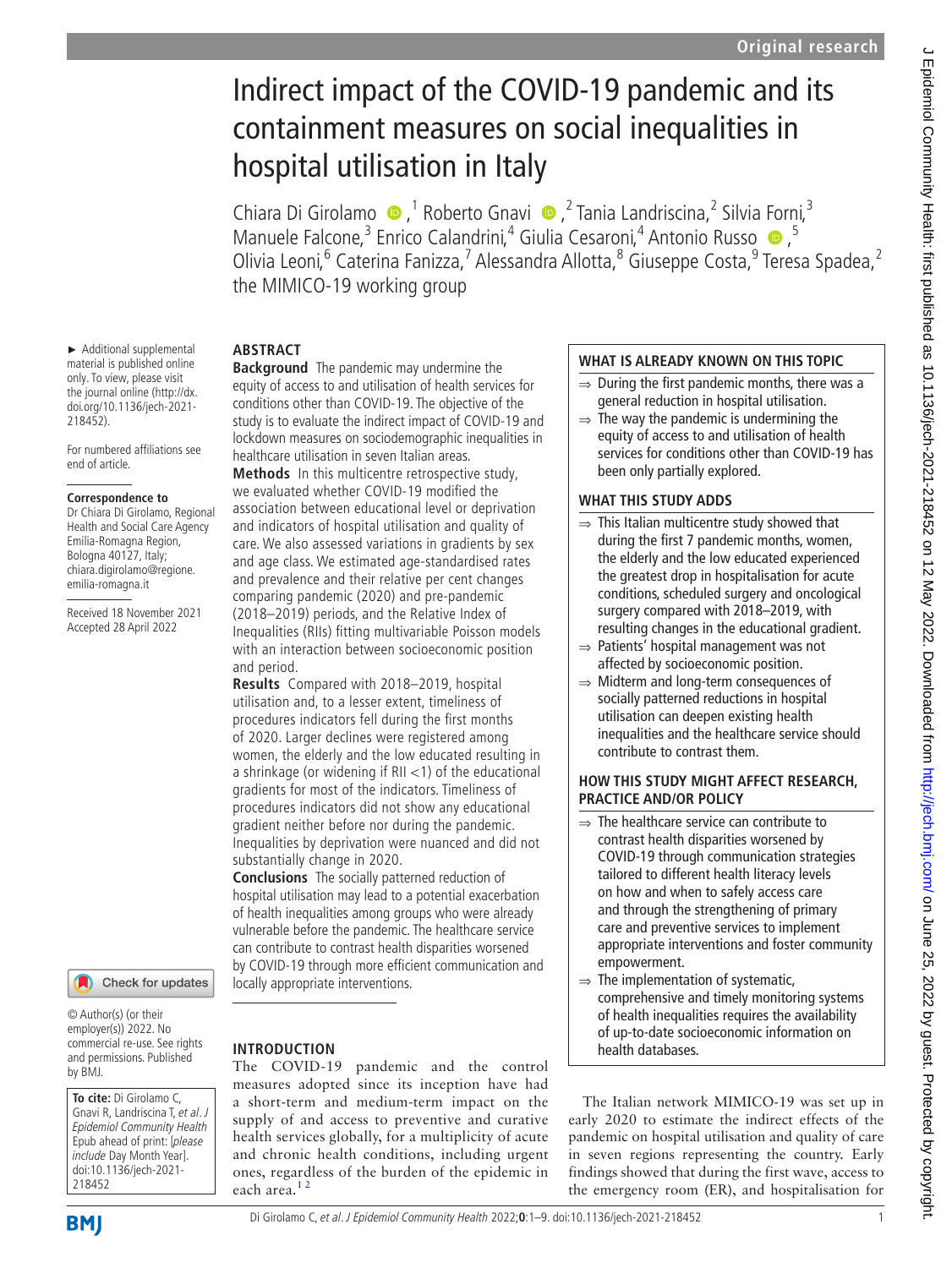cardiovascular diseases and for planned or oncological surgery dropped. Conversely, the timeliness of time-dependent interven-tions remained unchanged.<sup>[3](#page-8-1)</sup>

Inequalities in access to healthcare are well documented, even in universal health systems.<sup>4</sup> The contraction in healthcare supply and utilisation caused by the SARS-CoV-2 epidemic can potentially exacerbate social inequalities in health in the context of a syndemic pandemic resulting from the interaction between the unequal distribution of the COVID-19 burden, the non-communicable diseases and the social determinants of health.<sup>5 6</sup> However, whereas there is a mounting literature unveiling the socially patterned nature of the pandemic and showing that COVID-19 risks and unfavourable outcomes are higher among black and minority ethnic groups,<sup>7</sup> and individuals from socioeconomically deprived backgrounds, $8-10$  little is known about the indirect effects of COVID-19 on health and healthcare inequalities. Despite early concerns about the disproportionately large negative impact of the disruption of care on vulnerable populations, $11$  to the best of our knowledge, only few studies have investigated how the pandemic is undermining the equity of access to and utilisation of health services for conditions other than COVID-19.<sup>12-14</sup>

The main objective of the study is therefore to evaluate the indirect impact of COVID-19 and related containment measures on socioeconomic inequalities in hospital utilisation and quality of care through a selection of validated indicators in Italy. The secondary objective is to assess potential variations in gradients by sex and age class.

#### **Methods**

#### **Study design, population and data sources**

This is a multicentre retrospective study carried out within the MIMICO-19 network<sup>[3](#page-8-1)</sup> and based on the individual record linkage of regional health administrative and statistical data sources via a unique anonymous  $key<sup>15</sup>$  Socioeconomic information relevant for the study was available for five regions (Piedmont, Emilia-Romagna, Tuscany, Puglia, Sicily) and two metropolitan areas: the local health unit of Milan (ATS Milan) and the municipality of Rome.

The study population, derived from the health population registers, consisted of the residents as of 1 January 2018 in each of the above-mentioned geographical areas aged ≥30 years in 2011 and still alive during the observation time.

We considered two observation periods: (1) pandemic period; (2) comparison period covering the average of the corresponding subperiods in 2018–2019.

Hospital discharge and ER archives were used to retrieve the outcomes of interest. The last census, held in 2011, was the source of the information on the socioeconomic position (SEP) measured through the individual educational level in adulthood (ie, in those aged ≥30 years) and the deprivation index at the census block level.<sup>16</sup>

#### **Outcomes**

We chose 12 indicators of hospital utilisation and quality of care encompassing several clinical areas and validated within the National Healthcare Outcomes Programme, an evaluation programme run by the National Agency for Regional Healthcare Services.<sup>17</sup> Hospital utilisation was assessed through indicators of volume, defined as absolute number of cases or procedures: five for acute conditions, two for scheduled surgery and three for oncological surgery. To represent the healthcare quality, we chose two indicators of timeliness of procedures. For each indicator, we included all episodes registered in the study population

within the two observation periods. [Table](#page-2-0) 1 reports the indicators, the International Classification of Diseases, Ninth Revision codes used in their definition and their availability.

#### **Exposures and other variables**

Educational level was our primary SEP indicator, because it is a reliable measure that bridges socioeconomic conditions from early life to adulthood.<sup>[18](#page-8-11)</sup> It was classified into three levels according to the highest attained qualification: low (primary education or less, corresponding to the 0–1 levels of the International Standard Classification of Education 1997, modified in 2011 (ISCED-11), $19$  middle (lower secondary and short-cycle upper secondary education, ISCED-11: 2–3C), high (from completed upper secondary onwards, ISCED-11: from 3A/B upwards). However, information on education was only available for three regions (Piedmont, Emilia-Romagna, Puglia) and the municipality of Rome.<sup>15</sup> Therefore, we also used the depri-vation index at the census block, as a proxy of individual SEP,<sup>[20](#page-8-13)</sup> which was available for all geographical areas included in the study. It was grouped into five quintiles (1 less deprived, 5 more deprived) and used in the secondary analyses whose results are commented in the text but only reported in the [online supple](https://dx.doi.org/10.1136/jech-2021-218452)[mental material.](https://dx.doi.org/10.1136/jech-2021-218452)

Age was classified into 5-year age bands (30–34, 35–39, …, 85+) for adjustment and into two groups (30–64, 65+) for stratification.

#### **Statistical analyses**

All analyses were carried out for each sex and age group to explore whether differences exist within these population strata.

To assess whether the association between SEP and outcomes was modified by the pandemic and the lockdown measures, we employed both a descriptive and an analytical approach.

First, we estimated age-standardised rates (number of episodes/ population) for the volume indicators and age-standardised prevalence (number of procedures/total access eligible for that procedure) for the indicators of timeliness of procedures through direct standardisation using the 2013 European stan-dard population.<sup>[21](#page-8-14)</sup> Standardised rates were stratified by observation period and SEP indicator. To assess changes over time for each SEP stratum, we computed relative per cent changes as the ratio between the difference of rates or prevalence in the pandemic and the pre-pandemic periods and the rates or prevalence in the pre-pandemic period.

Second, we fitted Poisson models (with robust errors for process indicators $^{22}$ ) adjusted for age and geographical area, and with an interaction term between SEP indicators and period. Through these models, we estimated the Relative Index of Inequality (RII), a summary measure that quantifies the social gradient in relative terms,  $23$  for both the pandemic and the prepandemic periods. Values above 1 indicate worse outcomes in the most disadvantaged group whereas those below 1 in the most advantaged one. To test the interaction, we used the likelihood ratio test for volume indicators and the Wald test for timeliness of procedures indicators.

#### **Results**

#### **Inequalities by educational level**

The four areas included in the main analysis cover approximately 9.5million people, about 20% of the Italian inhabitants aged ≥30 years. Piedmont and Emilia-Romagna contribute for about 30% each, Rome for the 17%, and Puglia for the 25%; 42% and 47% of male and female population, respectively, were aged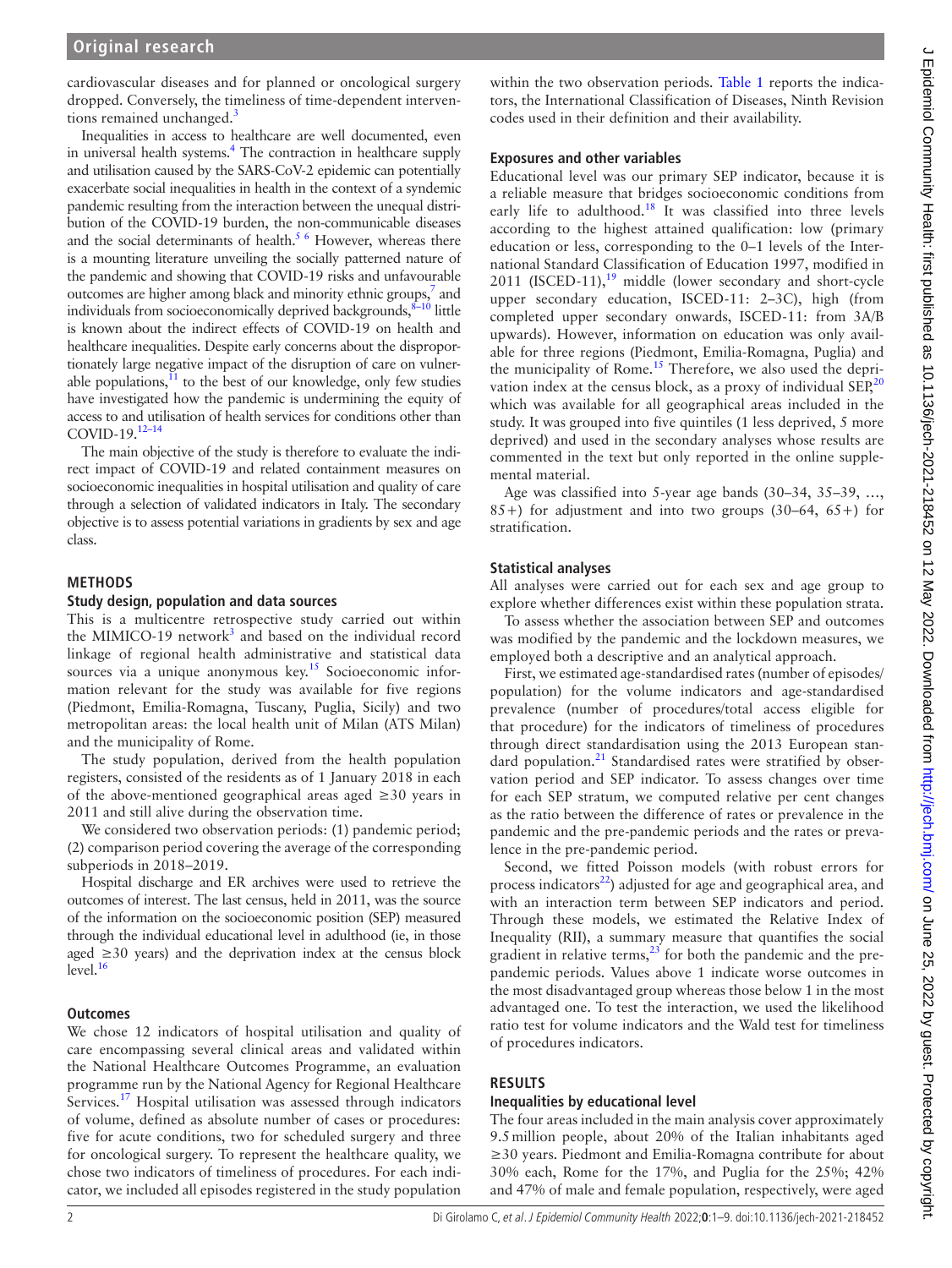<span id="page-2-0"></span>

| Table 1                      |                                                                                                   | List of indicators with their selection criteria (ICD-9-CM codes, and age and sex where applicable) and geographical availability                                                                                                                                          |                                                   |
|------------------------------|---------------------------------------------------------------------------------------------------|----------------------------------------------------------------------------------------------------------------------------------------------------------------------------------------------------------------------------------------------------------------------------|---------------------------------------------------|
| Category                     | <b>Indicator</b>                                                                                  | ICD-9-CM diseases codes and other classifications                                                                                                                                                                                                                          | <b>Geographical availability</b>                  |
| Volumes: acute conditions    | Total access to emergency room (ER)                                                               | Not applicable                                                                                                                                                                                                                                                             | All                                               |
|                              | Access to ER for life-threatening conditions (ER<br>emergency)                                    | Triage code: red (life-threatening condition requiring<br>immediate care)                                                                                                                                                                                                  | All except Tuscany and Rome                       |
|                              | Hospitalisation for ST-elevation myocardial<br>infarction (STEMI)                                 | Diseases: 410.xx, excluding 410.7x, 410.9x                                                                                                                                                                                                                                 | All                                               |
|                              | Hospitalisation for ischaemic stroke                                                              | Diseases: 433.x1, 434.x1, 436 excluding 430, 431, 432.x                                                                                                                                                                                                                    | All                                               |
|                              | Hospitalisation for femoral neck fracture in<br>subject aged ≥65 years                            | Diseases: 820.xx and age $\geq$ 65 (excluding rehabilitation and<br>long-term care)                                                                                                                                                                                        | All                                               |
| Volumes: scheduled surgery   | Knee replacement surgery                                                                          | Procedures: 81.54, 81.55, 00.80, 00.81, 00.82, 00.83, 00.84                                                                                                                                                                                                                | All                                               |
|                              | Benign prostatic hyperplasia surgery                                                              | Diseases: 600.xx, 601.xx, 602.0, 602.1, 602.2, 788.2x, 788.4x; All<br>procedures: 60.2x, 60.96, 60.97, men                                                                                                                                                                 |                                                   |
| Volumes: oncological surgery | Surgery for malignant neoplasm of breast                                                          | Diseases: 174.x, 198.81, 233.0 and procedures: 85.2x, 85.33,<br>85.34, 85.35, 85.36, 85.4x, women                                                                                                                                                                          | All                                               |
|                              | Surgery for malignant neoplasm of lung                                                            | Diseases: 162.2, 162.3, 162.4, 162.5, 162.8, 162.9, 197.0 and<br>procedures: 32.3, 32.4, 32.5, 32.6, 32.9, 32.29                                                                                                                                                           | All                                               |
|                              | Surgery for malignant neoplasm of colon and<br>rectum                                             | Colon: diseases: 153.x, 197.5 and procedures: 45.7x, 45.8,<br>45.9x, 46.03, 46.04, 46.1x; excluded diseases: 48.49, 48.5,<br>48.6<br>Rectum: diseases: 154.x, 197.5 and procedures: 48.49, 48.5,<br>48.6x; excluded procedures: 45.7x, 45.8, 45.9x, 46.03, 46.04,<br>46.1x | All                                               |
| Timeliness of procedures     | Percutaneous transluminal coronary angioplasty<br>interventions within 90' in patients with STEMI | Numerator: procedures 00.66, 36.01, 36.02, 36.05, 36.06,<br>36.07 within 90' from admission<br>Denominator: diseases: 410.xx, excluding 410.7x, 410.9x                                                                                                                     | All except ATS Milan, Emilia-<br>Romagna, Tuscany |
|                              | Surgery within 2 days in femoral neck fracture in<br>subject aged ≥65 years                       | Numerator: procedures 81.51, 81.52, 79.00, 79.05, 79.10,<br>79.15, 79.20, 79.25, 79.30, 79.35, 79.40, 79.45, 79.50, 79.55<br>within 2 days from the admission<br>Denominator: diseases: 820.xx in subjects aged ≥65 years                                                  | All                                               |
|                              | ICD-9-CM, International Classification of Diseases, Ninth Revision, Clinical Modification.        |                                                                                                                                                                                                                                                                            |                                                   |

>65 years ([table](#page-3-0) 2). During the first 7months of the pandemic, volumes of total access to ER and scheduled surgery dropped by approximately one-third compared with 2018–2019; the lowest reduction was registered for the malignant lung cancer surgery with a 4% decline among men and a 9% increase among women (absolute numbers for 2018–2019 are reported in [online supple](https://dx.doi.org/10.1136/jech-2021-218452)[mental table 1\)](https://dx.doi.org/10.1136/jech-2021-218452).

[Figure](#page-5-0) 1 shows the relative per cent changes in the agestandardised rates and prevalence by sex and age groups (underlying rates and details of per cent changes are reported in [online](https://dx.doi.org/10.1136/jech-2021-218452)  [supplemental table 2\)](https://dx.doi.org/10.1136/jech-2021-218452). Both rates and prevalences were generally lower during the pandemic year compared with 2018– 2019. Besides, relative per cent reductions of volumes rates were generally greater among the low educated of both sexes and age groups; on the contrary, reductions on the prevalence of timely procedures were less pronounced and not explicitly socially patterned. Women experienced larger declines than men. Subjects aged  $\geq 65$  years experienced the greater contraction in hospital volumes compared with the younger counterpart, except for access to the ER in both sexes and timeliness of percutaneous transluminal coronary angioplasty (PTCA) among women.

These differential reductions were mirrored in the changes in the social gradient of volumes and timeliness indicators measured through the RII. For most of the indicators, educational differences were evident both in 2018–2019 and in 2020; however, during the 7months of 2020, greater rates' drops occurred among the low educated and therefore the gradient for all volume indicators either shrank (for those whose risk was greater than 1, eg, total ER access) or widened (for those whose risk was close to or lower than 1, eg, prostatic hyperplasia surgery) ([figure](#page-6-0) 2).

Furthermore, there was an interaction between educational level and period suggesting significant changes in the educational gradient in 2020 for all volume indicators in both sexes. In the analyses by age group [\(figure](#page-6-1) 3), educational differentials were wider among men and people aged 30–64 years than their counterparts, although the uncertainty of the estimates was greater among the youngest mainly due to a small number of events in this age group. Moreover, some interactions lost their statistical significance. In the age group 30–64 years, reductions of the gradient remained significant only for ER access in both sexes and for indicators of prostatic hyperplasia surgery in men and breast cancer surgery in women. In the age group  $\geq 65$  years, the educational gradient significantly narrowed for indicators of ER access and scheduled surgery in both sexes, and for indicators of acute cardiovascular conditions (ST-elevation myocardial infarction (STEMI) and ischaemic stroke) and lung cancer surgery among women.

Conversely, indicators of timeliness of procedures did not show neither a gradient nor relevant changes across time in both sexes and age groups.

#### **Inequalities by deprivation index**

The seven geographical areas for which the deprivation index was available totalled about 16million individuals, one-third of the Italian population aged  $\geq$  30 years ([online supplemental](https://dx.doi.org/10.1136/jech-2021-218452) [table 3\)](https://dx.doi.org/10.1136/jech-2021-218452).

Relative per cent changes in the age-standardised rates for volume indicators and prevalence for timeliness of procedures indicators did not show a clear social gradient meaning that they were not consistently higher among the more or less deprived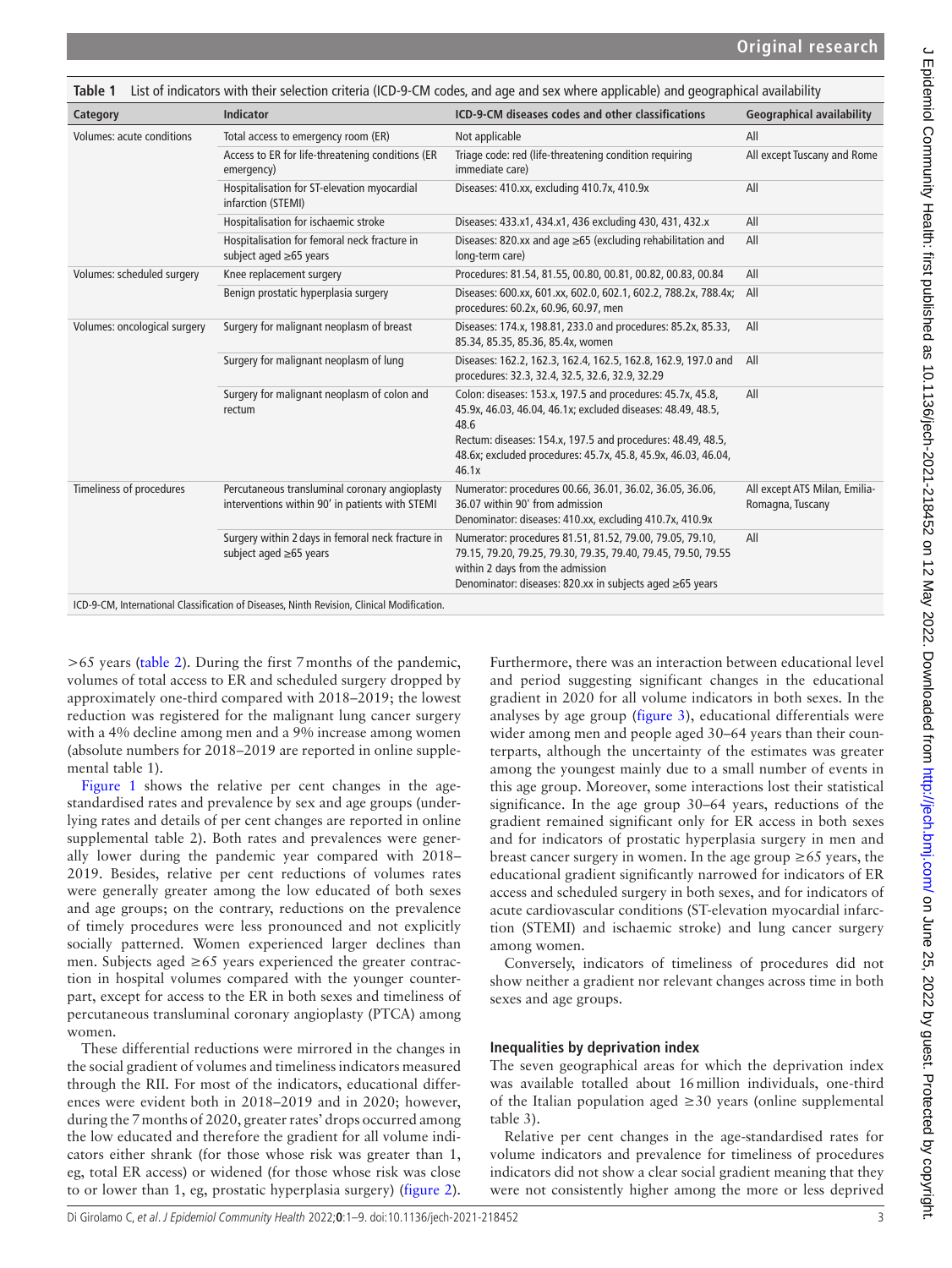|                                                                     |                | Men     |                             |                          |                                               |         |      |                |      | Women        |                      |                          |      |                |      |         |      |
|---------------------------------------------------------------------|----------------|---------|-----------------------------|--------------------------|-----------------------------------------------|---------|------|----------------|------|--------------|----------------------|--------------------------|------|----------------|------|---------|------|
|                                                                     |                |         |                             | <b>Educational level</b> |                                               |         |      |                |      |              |                      | Educational level        |      |                |      |         |      |
|                                                                     |                | Total   |                             | Low                      |                                               | Middle  |      | High           |      | Total        |                      | Low                      |      | Middle         |      | High    |      |
|                                                                     |                | $\geq$  | వ్                          | $\geq$                   | వ్                                            | $\geq$  | వ్   | $\geq$         | వ్   | $\geq$       | వ్                   | $\geq$                   | ್ಲೆ  | $\geq$         | వ్   | $\geq$  | వ్   |
| Population                                                          |                |         |                             |                          |                                               |         |      |                |      |              |                      |                          |      |                |      |         |      |
| Total                                                               |                | 4494291 | 100                         | 853490                   | 19.0                                          | 1783627 | 39.7 | 1857174        | 41.3 | 5134520      | 100                  | 1428677                  | 27.8 | 1709058        | 33.3 | 1996785 | 38.9 |
| Age group                                                           | $30 - 64$      | 2606502 | 58.0                        | 144221                   | 5.5                                           | 1170080 | 44.9 | 1292201        | 49.6 | 2728894      | 53.1                 | 173263                   | 6.3  | 1058505        | 38.8 | 1497126 | 54.9 |
|                                                                     | $\geq 65$      | 1887789 | 42.0                        | 709269                   | 37.6                                          | 613547  | 32.5 | 564973         | 29.9 | 2405626      | 46.9                 | 1255414                  | 52.2 | 650553         | 27.0 | 499659  | 20.8 |
| Geographical area                                                   | Piedmont       | 1290467 | 28.7                        | 242662                   | 18.8                                          | 566651  | 43.9 | 481154         | 37.3 | 1463918      | 28.5                 | 398520                   | 27.2 | 565522         | 38.6 | 499876  | 34.1 |
|                                                                     | Emilia-Romagna | 1342618 | 29.9                        | 255449                   | 19.0                                          | 544722  | 40.6 | 542447         | 40.4 | 1492872      | 29.1                 | 400592                   | 26.8 | 498879         | 33.4 | 593401  | 39.7 |
|                                                                     | Rome           | 722773  | 16.1                        | 75723                    | 10.5                                          | 212865  | 29.5 | 434185         | 60.1 | 891125       | 17.4                 | 154230                   | 17.3 | 245348         | 27.5 | 491547  | 55.2 |
|                                                                     | Puglia         | 1138433 | 25.3                        | 279656                   | 24.6                                          | 459389  | 40.4 | 399388         | 35.1 | 1286605      | 25.1                 | 475335                   | 36.9 | 399309         | 31.0 | 411961  | 32.0 |
| Indicators of hospital volumes and timeliness of procedures         |                |         |                             |                          |                                               |         |      |                |      |              |                      |                          |      |                |      |         |      |
|                                                                     |                | Total   |                             | Educational level        |                                               |         |      |                |      | Total        |                      | <b>Educational level</b> |      |                |      |         |      |
|                                                                     |                |         | Per cent                    | Low                      |                                               | Middle  |      | High           |      |              | Per cent<br>change   | Low                      |      | Middle         |      | High    |      |
|                                                                     |                | z       | vs 2018-2019<br>change 2020 | $\mathbf{z}$             | ೫                                             | $\geq$  | వ్   | $\geq$         | వ్   | $\mathbf{z}$ | 2018-2019<br>2020 vs | $\geq$                   | వ్   | $\geq$         | వ్   | $\geq$  | వ్   |
| Total access to emergency room                                      | All ages       | 595 599 | $-33.7$                     | 161 428                  | 27.1                                          | 249144  | 41.8 | 185 027        | 31.1 | 575 670      | $-39.2$              | 210043                   | 36.5 | 194423         | 33.8 | 171 204 | 29.7 |
|                                                                     | $30 - 64$      | 290161  | $-33.1$                     | 23925                    | $8.2\,$                                       | 151785  | 52.3 | 114451         | 39.4 | 255816       | $-39.2$              | 20388                    | 8.0  | 112623         | 44.0 | 122805  | 48.0 |
|                                                                     | $\geq 65$      | 305438  | $-34.4$                     | 137503                   | 45.0                                          | 97359   | 31.9 | 70576          | 23.1 | 319854       | $-39.2$              | 189655                   | 59.3 | 81800          | 25.6 | 48399   | 15.1 |
| Access to emergency room for                                        | All ages       | 18544   | $-7.8$                      | 7847                     | 42.3                                          | 6515    | 35.1 | 4182           | 22.6 | 15678        | $-12.5$              | 9600                     | 61.2 | 3757           | 24.0 | 2321    | 14.8 |
| life-threatening conditions                                         | $30 - 64$      | 4797    | $-5.5$                      | 522                      | 10.9                                          | 2647    | 55.2 | 1628           | 33.9 | 2401         | $-13.8$              | 290                      | 12.1 | 1179           | 49.1 | 932     | 38.8 |
|                                                                     | $\geq 65$      | 13747   | $-8.6$                      | 7325                     | 53.3                                          | 3868    | 28.1 | 2554           | 18.6 | 13277        | $-12.3$              | 9310                     | 70.1 | 2578           | 19.4 | 1389    | 10.5 |
| Access for ST-elevation<br>myocardial infarction                    | All ages       | 4117    | 0.6<br>ا                    | 1063                     | 25.8                                          | 1706    | 41.4 | 1348           | 32.7 | 1681         | $-15.7$              | 877                      | 52.2 | 488            | 29.0 | 316     | 18.8 |
|                                                                     | $30 - 64$      | 1646    | 3.5                         | 151                      | 9.2                                           | 854     | 51.9 | 641            | 38.9 | 294          | $\overline{1}$       | $\ddot{a}$               | 15.0 | 154            | 52.4 | 96      | 32.7 |
|                                                                     | $\geq 65$      | 2471    | $-12.4$                     | 912                      | $\frac{36.9}{42.7}$                           | 852     | 34.5 | 707            | 28.6 | 1387         | $-18.7$              | 833                      | 60.1 | 334            | 24.1 | 220     | 15.9 |
| Access for ischaemic stroke                                         | All ages       | 4919    | $-10.2$                     | 2102                     |                                               | 1664    | 33.8 | 1153           | 23.4 | 4749         | $-9.9$               | 2984                     | 62.8 | 1088           | 22.9 | 677     | 14.3 |
|                                                                     | $30 - 64$      | 924     | 3.5                         | 85                       | 9.2                                           | 515     | 55.7 | 324            | 35.1 | 457          | 9.3                  | 60                       | 13.1 | 222            | 48.6 | 175     | 38.3 |
|                                                                     | $\geq 65$      | 3995    | $-12.8$                     | 2017                     | $\begin{array}{c c} 50.5 \\ 52.3 \end{array}$ | 1149    | 28.8 | 829            | 20.8 | 4292         | $-11.6$              | 2924                     | 68.1 | 866            | 20.2 | 502     | 11.7 |
| Access for femoral neck fracture                                    | $\geq 65$      | 3029    | $-5.8$                      | 1584                     | 52                                            | 750     | 24.8 | 695            | 22.9 | 8875         | $-5.6$               | 5840                     | 65.8 | 1803           | 20.3 | 1232    | 13.9 |
| Access for knee replacement                                         | All ages       | 2179    | $-22.5$                     | 694                      | 31.8                                          | 949     | 43.6 | 536            | 24.6 | 4403         | $-28.5$              | 2078                     | 47.2 | 1500           | 34.1 | 825     | 18.7 |
| surgery                                                             | $30 - 64$      | 490     | 14.5                        | 51                       | 12.4                                          | 262     | 53.5 | 167            | 34.1 | 684          | $-7.8$               | 96                       | 14.0 | 385            | 56.3 | 203     | 29.7 |
|                                                                     | $\geq 65$      | 1689    | $-29.1$                     | 633                      | L.<br>57.                                     | 687     | 40.7 | 369            | 21.8 | 3719         | $-31.4$              | 1982                     | 53.3 | 1115           | 30.0 | 622     | 16.7 |
| Access for prostatic hyperplasia<br>surgery (M) or malignant breast | All ages       | 3461    | $-34.2$                     | 723                      | 20.9                                          | 1276    | 36.9 | 1462           | 42.2 | 6984         | $-14.2$              | 1641                     | 23.5 | 2379           | 34.1 | 2964    | 42.4 |
| cancer surgery (W)                                                  | $30 - 64$      | 857     | $-11.1$                     | 36                       | 42                                            | 360     | 42.0 | 461            | 53.8 | 3568         | $-3.3$               | 171                      | 4.8  | 1327           | 37.2 | 2070    | 58.0 |
|                                                                     | $\geq 65$      | 2604    | $-39.3$                     | 687                      | $\frac{26.4}{28.8}$                           | 916     | 35.2 | 1001           | 38.4 | 3416         | $-23.2$              | 1470                     | 43.0 | 1052           | 30.8 | 894     | 26.2 |
| Access for malignant lung cancer All ages<br>surgery                |                | 933     | $-4.3$                      | 269                      |                                               | 369     | 39.5 | 295            | 31.6 | 682          | 9.3                  | 187                      | 27.4 | 236            | 34.6 | 259     | 38.0 |
|                                                                     | $30 - 64$      | 203     | 35.3                        | $\overline{c}$           | 5.9                                           | 119     | 58.6 | $\overline{z}$ | 35.5 | 204          | 20.0                 | $\frac{9}{2}$            | 7.8  | $\overline{8}$ | 39.7 | 107     | 52.5 |
|                                                                     | $\geq 65$      | 730     | $-11.5$                     | 257                      | 35.2                                          | 250     | 34.2 | 223            | 30.5 | 478          | 5.3                  | 171                      | 35.8 | 155            | 32.4 | 152     | 31.8 |

## **Original research**

<span id="page-3-0"></span>4 Di Girolamo C, et al. J Epidemiol Community Health 2022;**0**:1–9. doi:10.1136/jech-2021-218452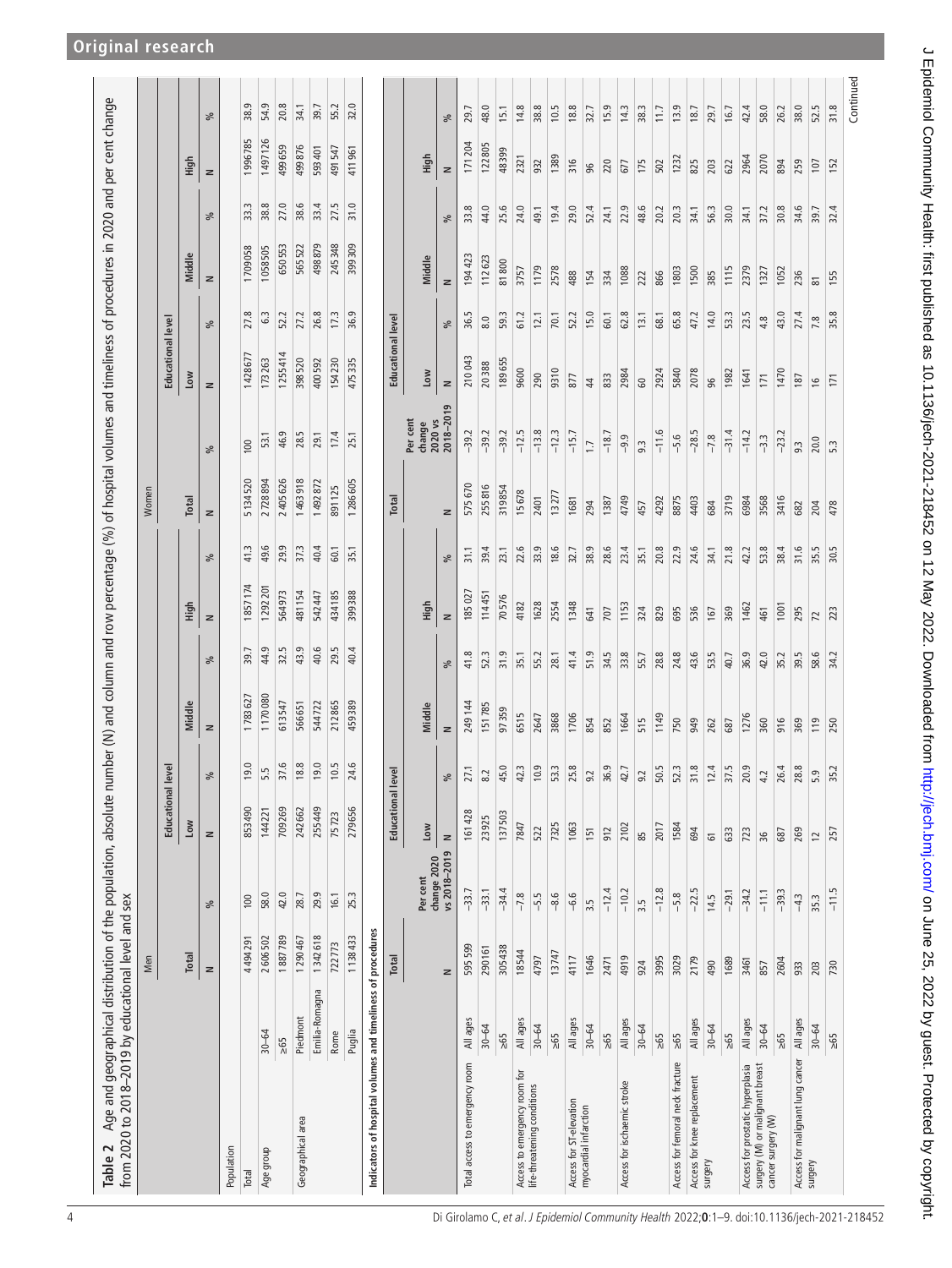| Table 2 Continued                                               |           |       |                         |                |               |        |      |      |      |              |                                            |                          |      |        |      |      |      |
|-----------------------------------------------------------------|-----------|-------|-------------------------|----------------|---------------|--------|------|------|------|--------------|--------------------------------------------|--------------------------|------|--------|------|------|------|
| Indicators of hospital volumes and timeliness of procedures     |           |       |                         |                |               |        |      |      |      |              |                                            |                          |      |        |      |      |      |
|                                                                 |           | Total |                         | Educational    | level         |        |      |      |      | <b>Total</b> |                                            | <b>Educational level</b> |      |        |      |      |      |
|                                                                 |           |       | change 2020<br>Per cent | Low            |               | Middle |      | High |      |              | Per cent<br>change<br>2020 vs<br>2018–2019 | Low                      |      | Middle |      | High |      |
|                                                                 |           | z     | vs 2018-2019            | z              | $\frac{9}{6}$ | z      | ್ಗೆ  | z    | ್ಗೆ  | z            |                                            | z                        | ್ಗೆ  | z      | ್ಗೆ  | z    | ℅    |
| Access for malignant colorectal                                 | All ages  | 2186  | $-11.0$                 | 743            | 34.0          | 784    | 35.9 | 659  | 30.1 | 1876         | $-11.0$                                    | 867                      | 46.2 | 523    | 27.9 | 486  | 25.9 |
| cancer surgery                                                  | $30 - 64$ | 462   | 2.7                     | 31             | 6.7           | 217    | 47.0 | 214  | 46.3 | 416          | 6.7                                        | 50                       | 12.0 | 171    | 41.1 | 195  | 46.9 |
|                                                                 | $\geq 65$ | 1724  | $-14.1$                 | 712            | 41.3          | 567    | 32.9 | 445  | 25.8 | 1460         | $-15.0$                                    | 817                      | 56.0 | 352    | 24.1 | 291  | 19.9 |
| PTCA within 90' in ST-elevation All ages                        |           | 1724  | $-8.2$                  | 378            | 21.9          | 739    | 42.9 | 607  | 35.2 | 501          | $-17.9$                                    | 240                      | 47.9 | 163    | 32.5 | 98   | 19.6 |
| myocardial infarction                                           | $30 - 64$ | 807   | 2.3                     | $\overline{7}$ | 8.8           | 416    | 51.5 | 320  | 39.7 | 109          | $-3.5$                                     | 23                       | 21.1 | 56     | 51.4 | 30   | 27.5 |
|                                                                 | $\geq 65$ | 917   | $-15.8$                 | 307            | 33.5          | 323    | 35.2 | 287  | 31.3 | 392          | $-21.1$                                    | 217                      | 55.4 | 107    | 27.3 | 68   | 17.3 |
| Replacement surgery within 48<br>hours in femoral neck fracture | $\geq 65$ | 1906  | $-3.8$                  | 978            | 51.3          | 478    | 25.1 | 450  | 23.6 | 6175         | $-5.0$                                     | 4049                     | 65.6 | 1255   | 20.3 | 871  | 14.1 |
| PTCA, percutaneous transluminal coronary angioplasty.           |           |       |                         |                |               |        |      |      |      |              |                                            |                          |      |        |      |      |      |
|                                                                 |           |       |                         |                |               |        |      |      |      |              |                                            |                          |      |        |      |      |      |

nor any difference between the two age groups emerged [\(online](https://dx.doi.org/10.1136/jech-2021-218452) [supplemental figure 1](https://dx.doi.org/10.1136/jech-2021-218452) and [online supplemental table 4\)](https://dx.doi.org/10.1136/jech-2021-218452). As seen for education, declines were consistently greater among women. The RIIs revealed that, although inequalities in access to ER, cardiovascular acute conditions and scheduled surgery were present before the pandemic, their magnitude did not substantially change in 2020 ([online supplemental figures 2 and 3\)](https://dx.doi.org/10.1136/jech-2021-218452), except for total ER access and malignant lung cancer surgery among men of all ages, total ER access among women aged 30–64years old and malignant colorectal cancer among women aged  $\geq 65$  years. It is worth noting that for total ER access, the gradient by deprivation index showed a tendency to widen, contrary to what happened for educational inequalities.

### **Discussion**

This multicentre study covering seven Italian geographical areas showed that, compared with 2018–2019, hospital volumes and, to a lesser extent, indicators of timeliness of procedures fell during the first 7months of the COVID-19 pandemic, with larger declines among women and the elderly. At the same time, the low educated of both sexes, who are at higher risk of baseline hospital admission because of their greatest burden of diseases, experienced larger drops in ER access and most of the hospitalisation rates, with a resulting shrinkage (or widening when the RII was  $\lt 1$ ) of the educational gradient for volume indicators. Indicators of timeliness of procedures did not show any educational gradient neither before nor during the pandemic. The assessment of inequalities through the deprivation index returned a more nuanced picture with smaller differentials whose magnitude did not substantially change in 2020. Our results are in line with the scant evidence on the indirect effects of COVID-19 on healthcare inequalities showing that socially vulnerable individuals, women and the elderly have suffered more from disruptions in healthcare provision.<sup>[12–14](#page-8-7)</sup>

The reasons behind the global decrease in hospital utilisation during the pandemic are manifold and, arguably, deeply intertwined with the root causes of health inequalities. They span from the massive reorganisation of hospital care to the change in patients' behaviours, a possible decrease in disease incidence, and the presence of competing risks from COVID-19 and excess mortality.[1 2 24](#page-8-0)

In Italy as elsewhere, the sudden widespread of the pandemic has triggered a profound reorganisation of the national health service, including the hospital system, with changes in the supply of services other than COVID-19 diagnosis and treatment and suspension and cancellation of deferrable interventions such as elective surgery. $25$  Concurrently, the warnings about the SARS-CoV-2 and the 'stay-at-home' messages issued by public authorities have likely induced a self-limitation of the demand in the population who worried about hospital contamination. The ability to access to and travel through healthcare services as well as to adhere to public health recommendations and realise whether a health problem is urgent enough to seek medical care or to wait and see is influenced by individual and system-level factors. These factors include SEP, culture and language, self-efficacy and perceived barriers, which together contribute to define the level of health literacy, $26$  and system's complexity and acute care orientation.[27](#page-8-19) In line with the results of a Danish study, we found that, during the pandemic, low educated people generally experienced lower access to hospital compared with their higher educated counterpart. This may result from increased barriers of access, mostly experienced by socioeconomically vulnerable populations, due to the unexpected system's rearrangement and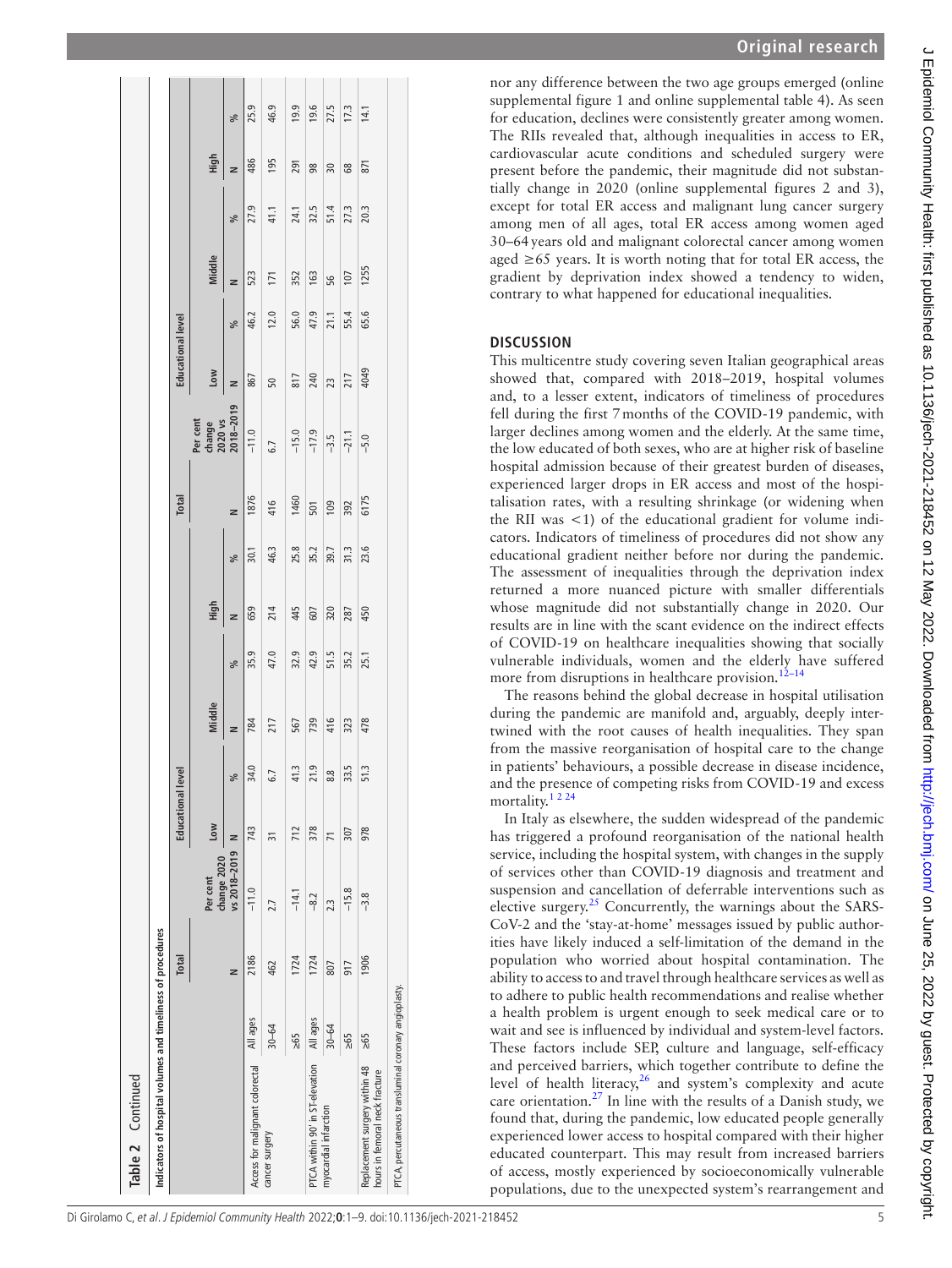

**Figure 1** Relative per cent changes of age-standardised rates for the volume indicators and age-standardised prevalence for the timeliness of procedure indicators by educational level, sex and age group. ER emergency not available for Rome; IMA STEMI-PTCA <90' not available for Emilia-Romagna. ER, emergency room; PTCA, percutaneous transluminal coronary angioplasty; STEMI, ST-elevation myocardial infarction; TP, timeliness of procedures; V, volumes.

a restrictive interpretation of recommendations which led to avoidance of medical care for fear of COVID-19, for both potentially life-threatening conditions, such as myocardial infarction, and scheduled interventions, such as knee replacement.

Inequalities not only ran along the lines of SEP but also at the intersection with age and gender. Contractions in hospital utilisation were larger among the oldest subjects, a result that emerged also from a European multinational study,  $14$  possibly linked to a greater fear of the infection consequences. We also found that women, especially those more disadvantaged, experienced larger drops in hospital access than men, another finding reported by previous researches.[13 14](#page-8-21) This may reflect gender inequalities stemming from women often playing a central caring role in the family setting and prioritising relatives' needs over

<span id="page-5-0"></span>their own<sup>13</sup> and a greater compliance with activity-restraining policy measures.<sup>28</sup>

Decreased service utilisation may also result from an increase use of digital health solutions (eg, telemedicine, online and apps information exchanges, remote patient engagement), $2<sup>5</sup>$ whose utilisation has ramped up during the pandemic, though not uniformly at national level.<sup>30</sup> Our information systems cannot currently capture trends in digital health and therefore we could not ascertain whether digital solutions have had a differential reach across social groups (eg, larger use among deprived communities living in rural areas). However, it is worth recalling that overlooking equity issues in the development of digital care may further amplify existing health inequalities.<sup>[31](#page-8-25)</sup>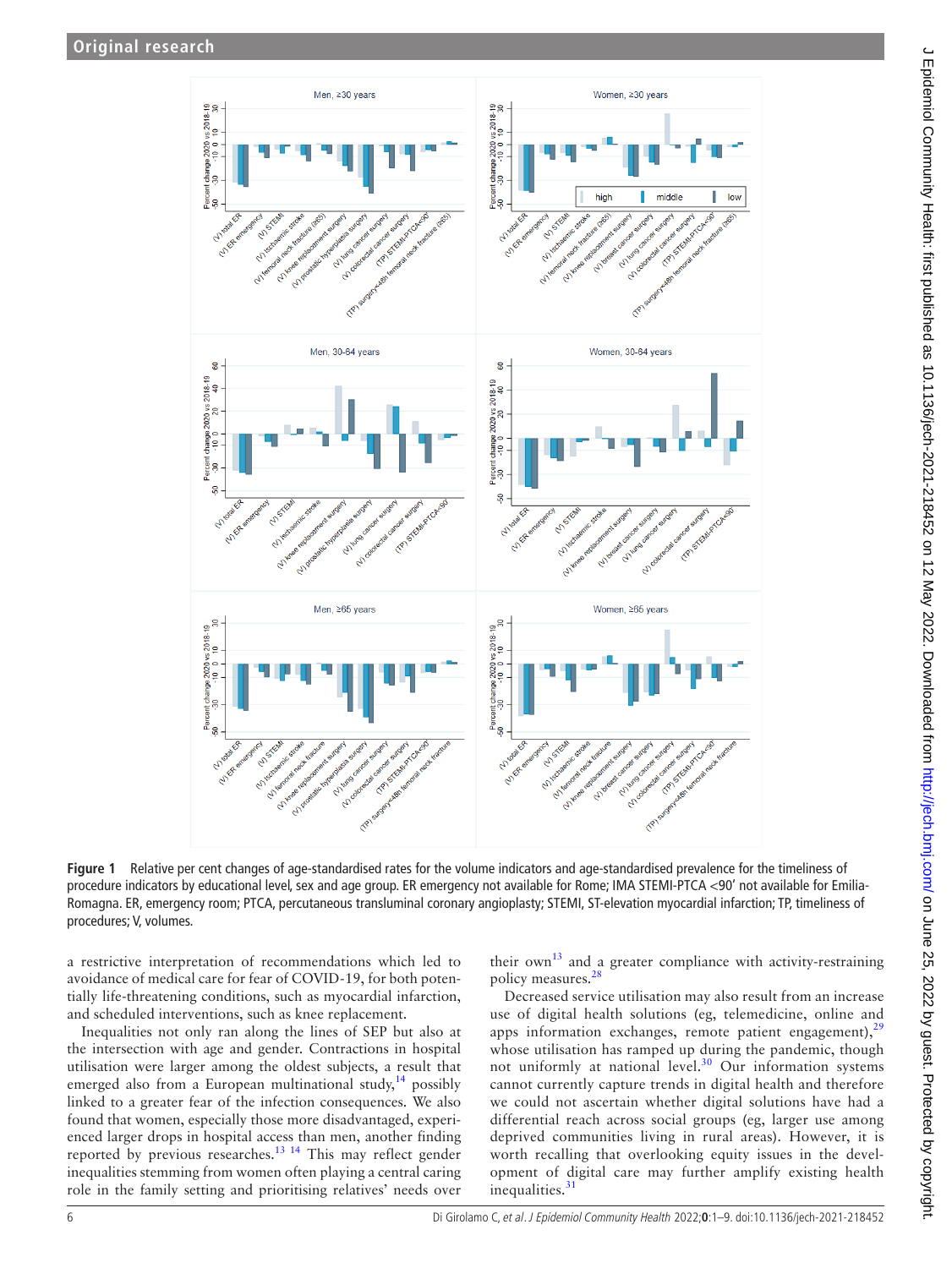

**Figure 2** Relative Index of Inequality and 95% CIs by educational level, hospital volumes and timeliness of procedure indicators and period, and sex, all ages. ER emergency not available for Rome; IMA STEMI-PTCA <90' not available for Emilia-Romagna. ER, emergency room; PTCA, percutaneous transluminal coronary angioplasty; STEMI, ST-elevation myocardial infarction; TP, timeliness of procedures; V, volumes; p, p value for interaction.

The decrease in diseases' incidence, such as myocardial infarction and stroke, has also been claimed as a reason for reduced hospital access during the pandemic.<sup>2</sup> However, the lower utilisation is likely to be the effect of people avoiding hospitals, especially vulnerable groups as argued before, and eventually dying at home from untreated conditions rather than of a lower incidence. This hypothesis has been confirmed by Italian studies <span id="page-6-0"></span>reporting a significant reduction of hospitalisation for myocardial infarction but also a concomitant increase in the out-of-hospital cardiac mortality.<sup>[32 33](#page-8-27)</sup>

Italy has paid a very high toll in terms of mortality during the first pandemic phases $34$ ; the risk of all-cause and COVID-19-related death was higher among the elderly $35$  and among deprived groups.<sup>[8](#page-8-5)</sup> This competing risk from COVID-19 and



<span id="page-6-1"></span>**Figure 3** Relative Index of Inequality and 95% CIs by educational level, hospital volumes and timeliness of procedure indicators, period, sex and age group. ER emergency not available for Rome; IMA STEMI-PTCA <90' not available for Emilia-Romagna. ER, emergency room; PTCA, percutaneous transluminal coronary angioplasty; STEMI, ST-elevation myocardial infarction; TP, timeliness of procedures; V, volumes; p, p value for interaction.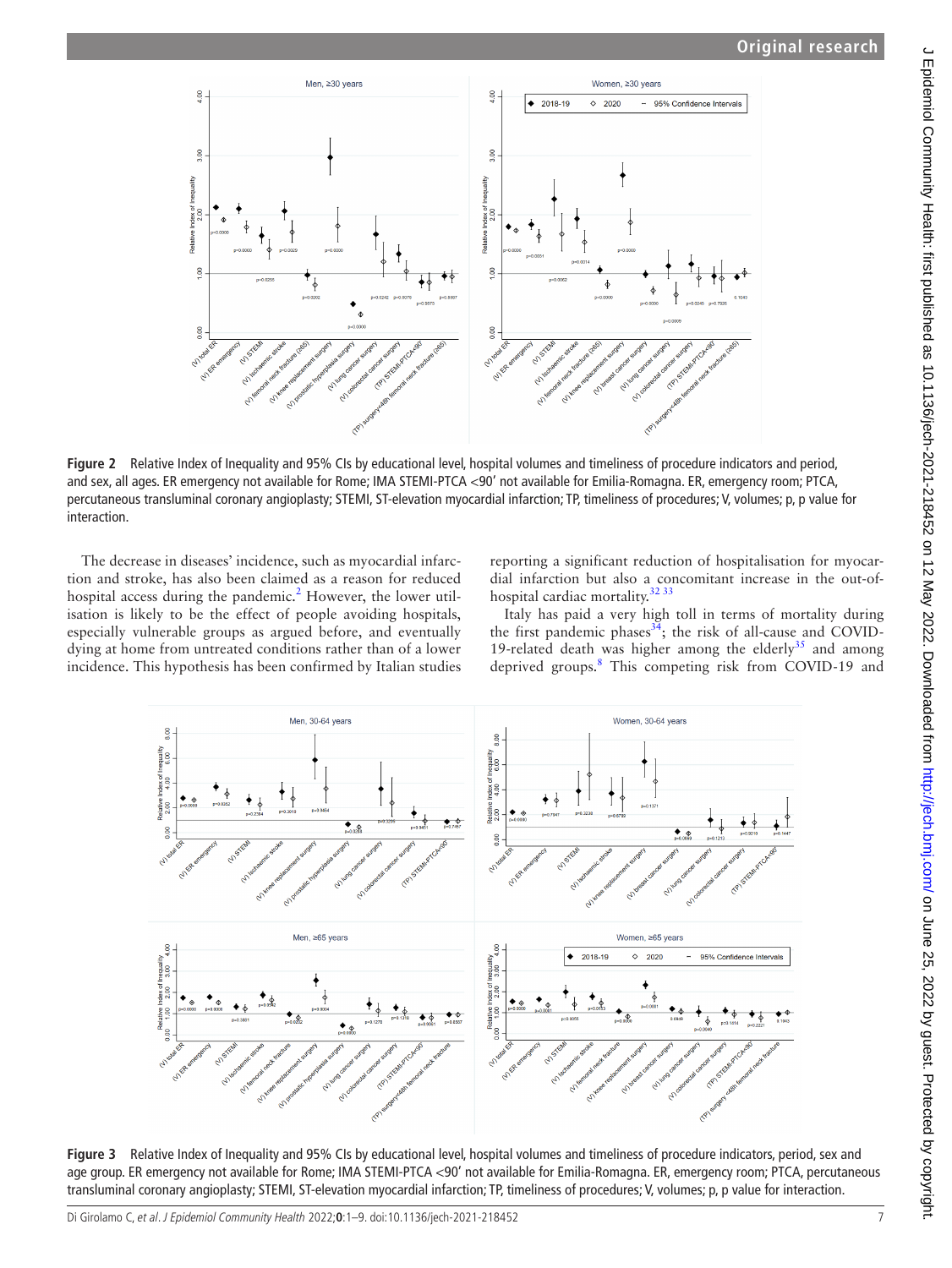excess mortality may have depleted the population in need of hospital assistance, especially the most disadvantaged and oldest pockets, and may partially explain the unequal decrease in hospital utilisation.

The good news is the absence of educational inequalities in PTCA interventions in patients with STEMI and surgery for femoral neck fracture in the elderly, whose timeliness was guaranteed during the pandemic. This result is in line with earlier findings of a study carried out in Lazio region that reported improvements over time in terms of equity due to an increasingly comparable management across educational levels for both PTCA in patients with STEMI and femoral neck fracture surgery. $36$  Authors argued that the greater is the urgency, the more the inequality decreases and that healthcare organisation and quality seem to be more important than patients' choice in time-sensitive procedures. Our findings too suggest that patients' hospital management is not affected by individual SEP and that health inequalities mostly originate outside secondary care and are driven by wider determinants (eg, education, housing, working conditions, access to primary and preventive healthcare), which interact syndemically to shape people's exposure to noxious factors.

Estimates by deprivation did not show a clear social gradient nor significant changes between the pre-pandemic and pandemic period, even when we only considered the areas included in the main analyses by education ([online supplemental table 5](https://dx.doi.org/10.1136/jech-2021-218452)). A certain degree of exposure misclassification and, to a lesser extent, the ecological bias inherent to the metric may explain these results. Indeed, the deprivation index is based on 2011 sociodemographic data<sup>[16](#page-8-9)</sup> whose distribution has sensibly changed in the last decade, especially in metropolitan areas, and therefore it may not accurately describe the current distribution of the social and material deprivation and dilute the association between SEP and outcomes.

#### **Strengths and limitations**

The is the first study to assess socioeconomic inequalities in hospital utilisation for conditions other than COVID-19 during the pandemic in Italy, and one of the few in Europe. It draws upon health information and administrative registries that virtually cover the entire resident population minimising the risk of selection bias and allow to follow people over time<sup> $37$ </sup> and explore multiple outcomes simultaneously. Moreover, thanks to its wide geographical coverage, it provides a robust approximation of the national situation during the first pandemic phases. The study is not exempt from drawbacks. As recalled above, the information on SEP came from the 2011 census and may not accurately describe the current situation. However, the educational level is deemed to be stable after the age of 30 years<sup>[18](#page-8-11)</sup> and therefore the 2011 data can still be considered a reliable source. Unfortunately, however, this information was available only for four areas. In order to implement a comprehensive and timely monitoring systems for health inequalities, a more complete availability of socioeconomic data on health information systems would be desirable, as also recommended by the Joint Action on Health Equity Europe.<sup>38</sup> Results cannot be generalised beyond national borders because of both the intensity with which the pandemic hit the country and the features of our national health system, which guarantees universal access to the population. Finally, the nature of our study did not allow to directly investigate the reasons behind the decrease in hospital utilisation and the underlying social patterns.

## **Conclusions and implications for policies**

During the first months of the COVID-19 pandemic in Italy, the low educated, the elderly, and the women experienced significant ER access and hospitalisation contraction with the consequent shrinkage of the social gradient.

Midterm and long-term consequences of this socially patterned reduction range from a surge in late-presenting conditions to a potential exacerbation of health inequalities among those groups who were already the most vulnerable before the pandemic. Besides public policies expanding social protection and public services,<sup>[6](#page-8-33)</sup> the healthcare service as a whole should contribute to contrast health disparities worsened by COVID-19. As recommended by the Independent Panel for Pandemic Preparedness and Response, to protect the most vulnerable populations' health in the pandemics that may occur in the future, countries need to prepare effective, coordinated and equity-oriented containment strategies. $39$  To this extent, it is crucial to deliver a more efficient communication on how and when to safely access care to enable people, particularly the most disadvantaged, to navigate the system. It is also vital to strengthen primary healthcare and preventive services to implement locally appropriate interventions and foster community participation and empowerment. These efforts, along with those needed to act on the wider social determinants, require a sustained financial support in terms of human resources and infrastructures as envisaged in the Italian National Recovery and Resilience Plan<sup>40</sup> that represents an unprecedented opportunity to tackle health inequalities.

#### **Author affiliations**

<sup>1</sup> Regional Health and Social Care Agency Emilia-Romagna Region, Bologna, Italy<br><sup>2</sup> Enidemialogy Unit, ASL TO2 Biodment Region, Turin, Italy <sup>2</sup>Epidemiology Unit, ASL TO3 Piedmont Region, Turin, Italy <sup>3</sup> Regional Health Agency of Tuscany Region, Florence, Italy 4 Department of Epidemiology, Regional Health Service Lazio, Rome, Italy <sup>5</sup>Epidemiology Unit, Agenzia di Tutela della Salute della Citta Metropolitan di Milano, Milan, Italy

6 Regional Health Ministry, Milan, Italy

<sup>7</sup> Regional Healthcare Agency of Puglia Region, Bari, Italy

8 Department of Health and Epidemiological Observatory, Regional Health Authority of Sicily Region, Palermo, Italy

<sup>9</sup>Department of Clinical and Biological Science, University of Turin, Turin, Italy

**Collaborators** The MIMICO-19 working group: Teresa Spadea (Epidemiology Unit ASL TO3, Piedmont Region, Turin, Italy), Roberto Gnavi (Epidemiology Unit ASL TO3, Piedmont Region, Turin, Italy), Tania Landriscina (Epidemiology Unit ASL TO3, Piedmont Region, Turin, Italy), Roberta Onorati (Epidemiology Unit ASL TO3, Piedmont Region, Turin, Italy), Alessandro Migliardi (Epidemiology Unit ASL TO3, Piedmont Region, Turin, Italy), Giuseppe Costa (Epidemiology Unit ASL TO3, Piedmont Region, Turin, Italy), Olivia Leoni (Regional Epidemiological Observatory, Lombardy Region, Milan, Italy), Michele Ercolanoni (Regional Epidemiological Observatory, Lombardy Region, Milan, Italy), Chiara Di Girolamo (Regional Health and Social Care Agency of Emilia-Romagna Region, Bologna, Italy), Elena Berti (Regional Health and Social Care Agency of Emilia-Romagna Region, Bologna, Italy), Nicola Caranci (Regional Health and Social Care Agency of Emilia-Romagna Region, Bologna, Italy), Maria Luisa Moro (Regional Health and Social Care Agency of Emilia-Romagna Region, Bologna, Italy), Silvia Forni (Regional Health Agency of Tuscany Region, Florence, Italy), Valeria Di Fabrizio (Regional Health Agency of Tuscany Region, Florence, Italy), Sara D'Arienzo (Regional Health Agency of Tuscany Region, Florence, Italy), Fabrizio Gemmi (Regional Health Agency of Tuscany Region, Florence, Italy), Paola Colais (Department of Epidemiology, Regional Health Service, Lazio Region, Rome, Italy), Luigi Pinnarelli (Department of Epidemiology, Regional Health Service, Lazio Region, Rome, Italy), Mariangela D'Ovidio (Department of Epidemiology, Regional Health Service, Lazio Region, Rome, Italy), Maria Balducci (Department of Epidemiology, Regional Health Service, Lazio Region, Rome, Italy), Marina Davoli (Department of Epidemiology, Regional Health Service, Lazio Region, Rome, Italy), Caterina Fanizza (Regional Healthcare Agency of Puglia Region, Bari, Italy), Vito Petrarolo (Regional Healthcare Agency of Puglia Region, Bari, Italy), Giulia Piepoli (Regional Healthcare Agency of Puglia Region, Bari, Italy), Lucia Bisceglia (Regional Healthcare Agency of Puglia Region, Bari, Italy), Alessandra Allotta (Department of Health Services and Epidemiological Observatory, Sicily Region, Palermo, Italy), Achille Cernigliaro (Department of Health Services and Epidemiological Observatory, Sicily Region, Palermo, Italy), Salvatore Scondotto